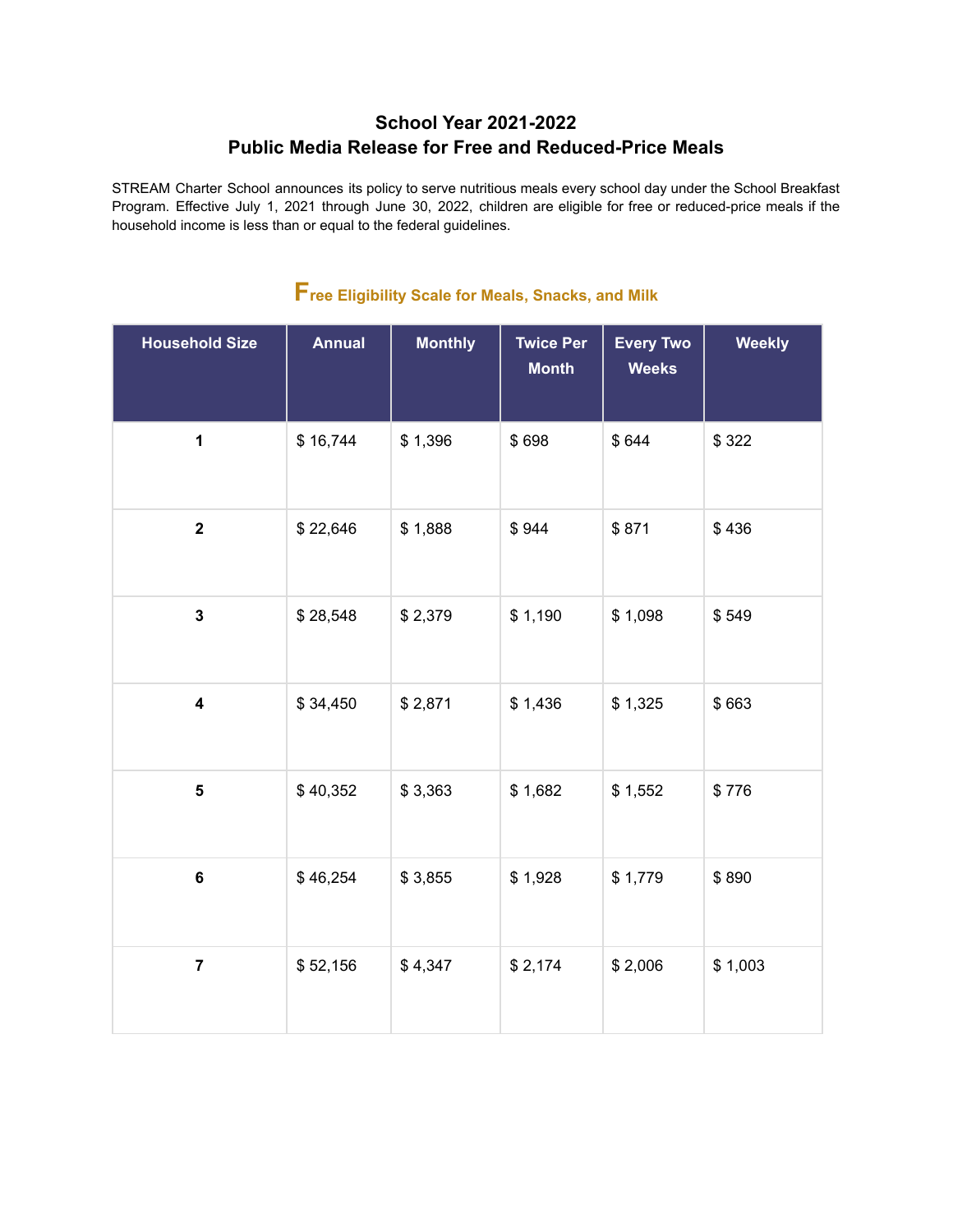| 8                                          | \$58,058 | \$4,839 | \$2,420 | \$2,233 | \$1,117 |
|--------------------------------------------|----------|---------|---------|---------|---------|
| For each additional<br>family member, add: | \$5,902  | \$492   | \$246   | \$227   | \$114   |

## **Reduced-price Eligibility Scale for Meals and Snacks**

| <b>Household Size</b>   | <b>Annual</b> | <b>Monthly</b> | <b>Twice Per</b><br><b>Month</b> | <b>Every Two</b><br><b>Weeks</b> | <b>Weekly</b> |
|-------------------------|---------------|----------------|----------------------------------|----------------------------------|---------------|
| $\mathbf{1}$            | \$23,828      | \$1,986        | \$993                            | \$917                            | \$459         |
| $\mathbf 2$             | \$32,227      | \$2,686        | \$1,343                          | \$1,240                          | \$620         |
| $\mathbf{3}$            | \$40,626      | \$3,386        | \$1,693                          | \$1,563                          | \$782         |
| $\overline{\mathbf{4}}$ | \$49,025      | \$4,086        | \$2,043                          | \$1,886                          | \$943         |
| $\overline{\mathbf{5}}$ | \$57,424      | \$4,786        | \$2,393                          | \$2,209                          | \$1,105       |
| 6                       | \$65,823      | \$5,486        | \$2,743                          | \$2,532                          | \$1,266       |
| $\overline{\mathbf{7}}$ | \$74,222      | \$6,186        | \$3,093                          | \$2,855                          | \$1,428       |